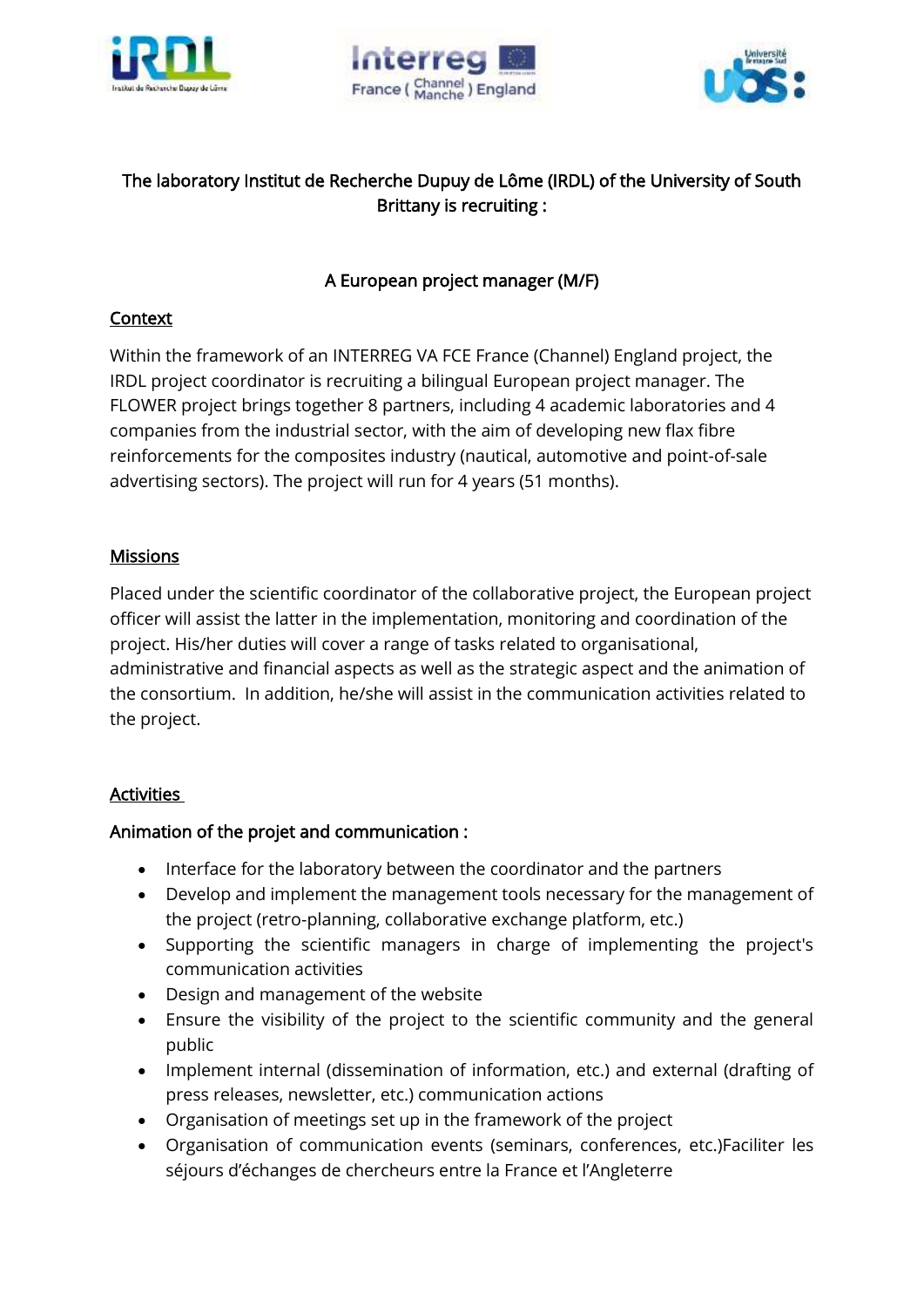- Ensure the link with the competitiveness clusters for valorisation actions
- Interface with the European Commission and in particular the Interreg VA FMA programme (Joint Secretariat)

## Administrative and Financial management of the project:

- Monitor the progress of project activities against the work plan
- Assist the laboratory on the administrative and financial aspects of the project, control the application of the rules and procedures specific to the INTERREG V A France (Channel) England programme
- Follow up the contractual and financial deadlines (deliverables, participation in the drafting of activity reports, budget monitoring, collection and synthesis of financial documents for payment requests
- Assist in the management of orders and the execution of researchers' mission orders
- Archiving project documents kept in the laboratory in the event of an audit by the funder

### **Skills**

- Knowledge of the European institutional environment and of the EU administration and the organisation of research in France and in Europe;
- Knowledge of European research programmes and their instruments;
- Fluency in English is essential (written and oral)
- Mastery of office automation tools (word, excel, powerpoint, etc.)
- Mastery of communication tools (setting up and managing websites, newsletters, etc.)
- Mastery of current management methods: identification of tasks according to objectives, drawing up a schedule and retro-planning, prioritising tasks, carrying out or monitoring the carrying out of tasks within a given timeframe
- Ability to synthesise, popularise and apply European administrative procedures
- Strong autonomy, organisation, rigour and reactivity
- Ability to take initiatives and responsibilities
- Ability to work in a team and in a multicultural context
- Dynamism, strength of proposal, adaptability

### Professional context and environment

The project manager will be located in the IRDL laboratory in Lorient (56).

Plan several travels in France and abroad

Monthly gross remuneration: according to grids and experience